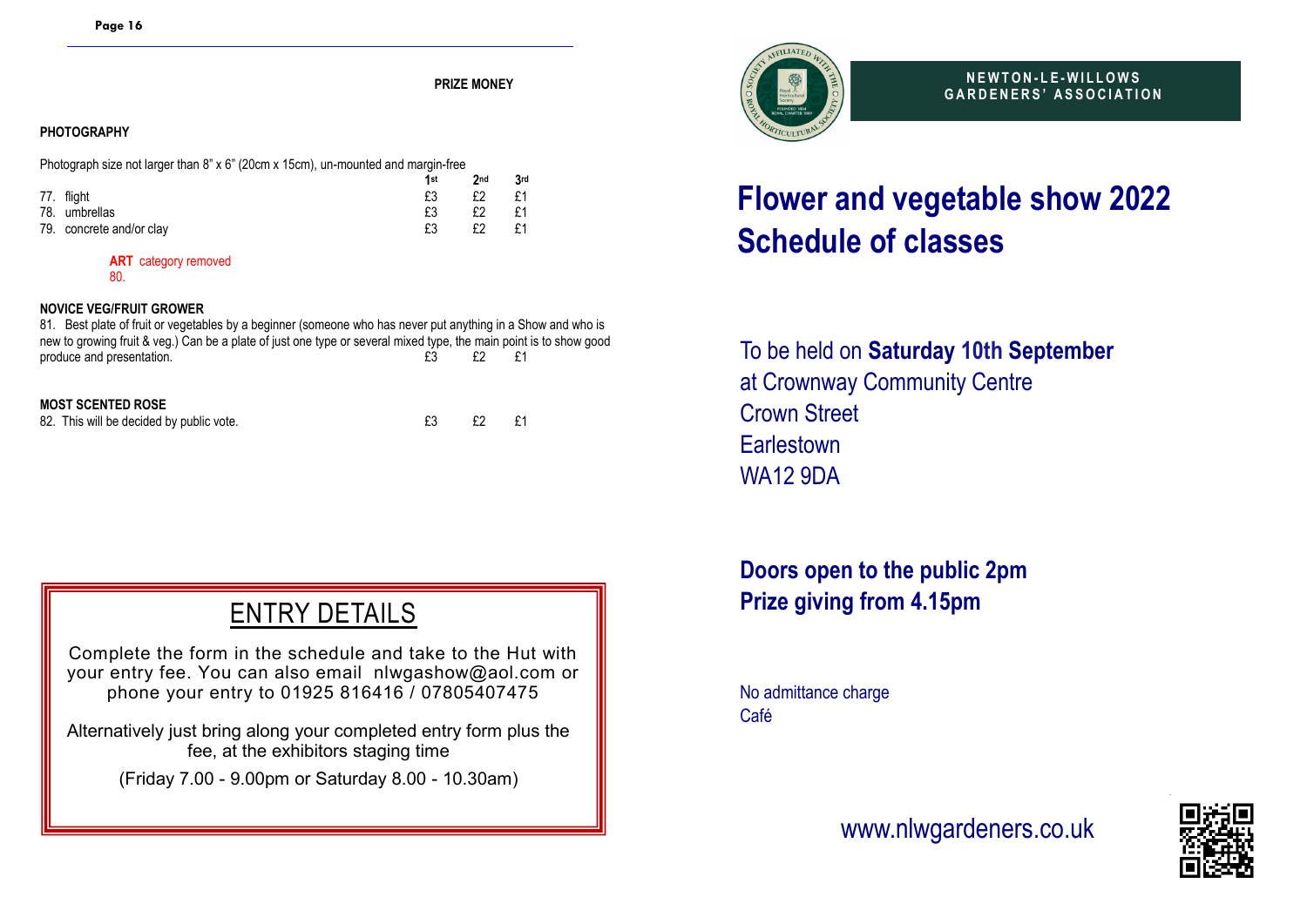**PRIZE MONEY**<br>1st 2nd **1 st 2**

**nd 3 rd**

#### **JUDGES**

**Flowers and Pot Plants** Les Jackson **Fruit and Vegetables** Andrew Moakes **Dahlias** Stuart Clensy **Cookery** Carol Leigh **Photography** Gill & Dave Hemingway

#### **OFFICERS OF THE SOCIETY**

| President |                        |  |  |  |
|-----------|------------------------|--|--|--|
|           | <b>Vice Presidents</b> |  |  |  |

Chairman Mr G Yorke Vice Chairman Mr M Briers Treasurer MacMahaon (1995)<br>Treasurer MacMahaon (1995)<br>Mrs S. Rriers MacManagement Mrs S. Rriers General & Press Secretary<br>Show Secretary Membership Secretary Miss J McNulty Stock Controllers Mrs S Yorke<br>
Newsletter Editor Miss K Green Newsletter Editor<br>Trip Organiser Trip Organiser and the Miss A Johnstone Miss A Johnstone Miss A Johnstone Web Miss A Johnstone Web Miss A Johnstone Web Miss A Johnstone Web Miss A Johnstone Web Miss A Johnstone Web Miss A Johnstone Web Miss A Johnstone W

**Mr P Kerby** Mrs J Darbyshire Mr A Addison Mrs M McMahon Mrs D Sherlock

#### **OTHER COMMITTEE MEMBERS**

Mrs K. Jones, Ms L.Oakes, Mr R. Newby

#### **SCHEDULE CONTENTS**

Awards Page 3 Show Rules Pages 4-5 Top Vase Rules Page 6 Entry Form Page 8-9 Top Tray Rules Page 11 Classes Pages 12-16

#### **Newton-le-Willows Gardeners' Association is affiliated to :**

The Royal Horticultural Society The National Chrysanthemum Society The National Dahlia Society The British Gladiolus Society The National Vegetable Society

#### **COOKERY**

| 70. | A jar of home made jam in plain jam jar with waxed seal and |    |    |    |
|-----|-------------------------------------------------------------|----|----|----|
|     | cellophane top.                                             |    |    |    |
| 71. | A jar of chutney in a screw-top jar.                        |    |    | £1 |
| 72. | A jar of fruit jelly with cellophane top.                   | £3 | £2 | £1 |
|     |                                                             |    |    |    |

#### **73. Bran fruit loaf**

*Ingredients:* Bran flakes or All-Bran - 4 oz / 100g; Self raising flour - 4 oz / 100g; Raisins or sultanas - 6 oz / 150g; Caster sugar - 4 oz / 100g; Milk - 300ml.

*Method:* Soak everything but the flour, either overnight in fridge or for at least an hour and then stir in sieved flour.

Pour into greased or lined 2 lb loaf tin. Bake for 60 minutes in a pre-heated oven at 180c / 350F.

| Please exhibit on a white paper plate |  |  |
|---------------------------------------|--|--|
|                                       |  |  |

#### **74. Carrot Muffins with Orange Icing**

*Ingredients:* Light brown sugar - 120 g / 4¼ oz; Sunflower oil - 120 ml; Eggs - 2 beaten; Carrot - 100g / 3 ½ oz grated; Raisins or sultanas - 50 g / 1¾ oz; Orange - grated zest of 1 small; Self-raising flour - 120 g / 4¼ oz; Bicarb of soda - ½ teaspoon; Ground cinnamon - ½ teaspoon. *For the icing:* icing sugar and the juice of the orange

*Method:* Mix together the sugar, oil and beaten eggs in a bowl with a wooden spoon. Stir in the carrots, the dried fruit and the zest of the orange. Sift the flour, bicarbonate of soda and the cinnamon into the bowl. Mix everything together, the mixture will be soft and almost runny. Spoon the mixture into muffin cases in a muffin tray. The cases should be about 2/3rds full. It should make about 8 muffins. Bake in a preheated oven at 180c Fan or gas mark 6 for about 20 minutes until they feel firm and springy to the touch. Let them cool.

*Method For Topping:* Mix the icing sugar and the squeezed orange juice until smooth but not too runny. Ice the muffins.

Select 4 and exhibit on a white paper plate **EXEM EXEM** E2 E1

#### **CHILDREN'S CATEGORIES removed**  75.

76.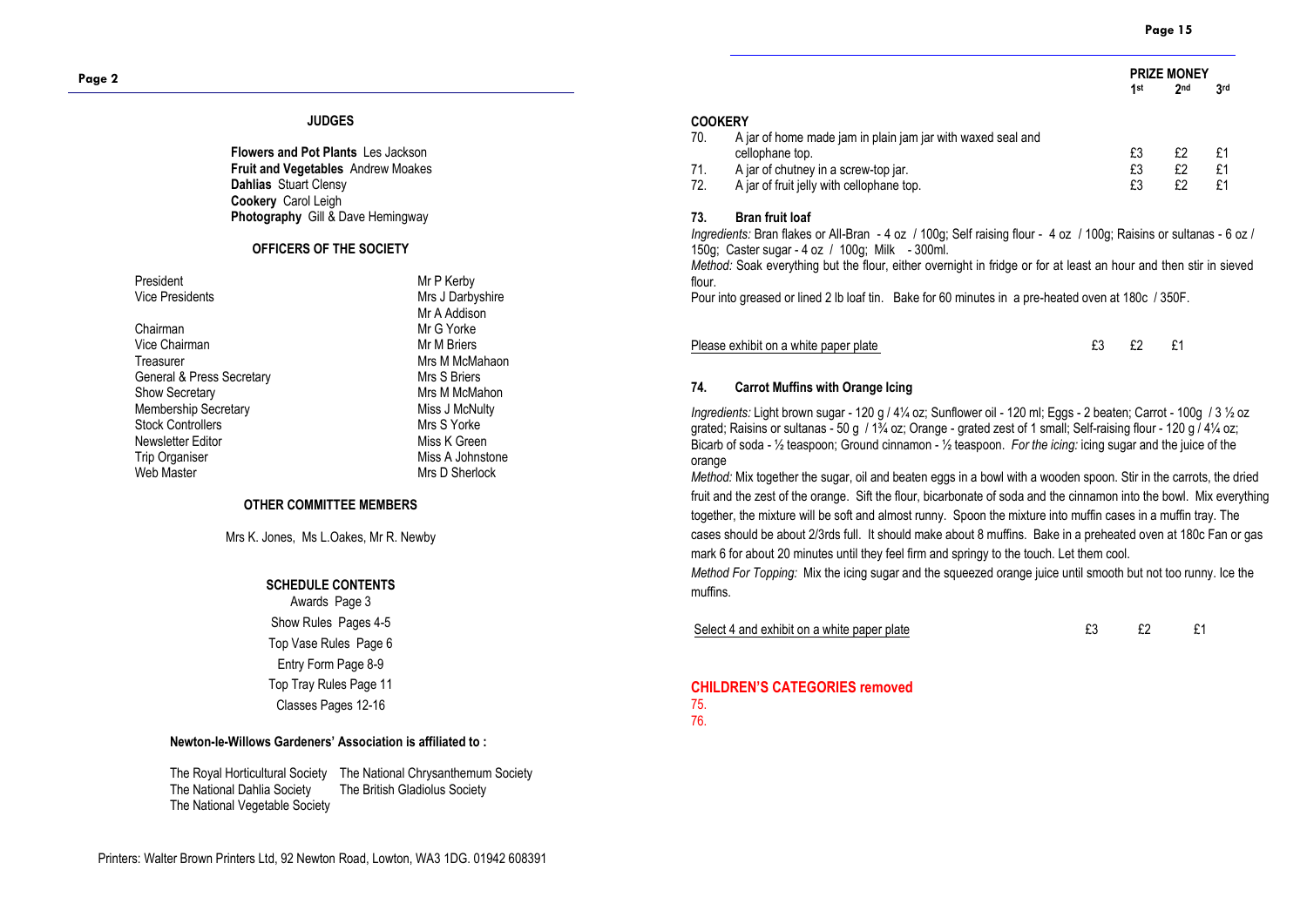#### **VEGETABLES**

|     | 44. 4 Potatoes - coloured                                       | £3 | £2          | £1 |
|-----|-----------------------------------------------------------------|----|-------------|----|
|     | 45. 4 Potatoes - white                                          | £3 | £2          | £1 |
|     | 46. Runner Beans - 6 pods                                       | £3 | £2          | £1 |
|     | 47. French Beans - 6 pods                                       | £3 | £2          | £1 |
|     | 48. Shallots $-9$                                               | £3 | £2          | £1 |
|     | 49. 3 Onions – grown from seed – dressed – under 8 oz           | £3 | £2          | £1 |
|     | 50. 3 Onions - grown from seed - dressed - 8 oz and over        | £3 | £2          | £1 |
|     | 51. 3 Onions - grown from sets - dressed                        | £3 | £2          | £1 |
|     | 52. Beetroot - 3                                                | £3 | £2          | £1 |
| 53. |                                                                 |    |             |    |
| 54. |                                                                 |    |             |    |
|     | 55. Cucumber - 1                                                | £3 | £2          | £1 |
|     | 56. Tomatoes $-5$                                               | £3 | £2          | £1 |
|     | 57. 1 truss of Tomatoes                                         | £3 | £2          | £1 |
|     | 58. Cherry tomatoes - 5 (max 3.5cms)                            | £3 | £2          | £1 |
|     | 59. Carrots $-3$                                                | £3 | £2          | £1 |
|     | 60. Pepper (sweet or chilli) – 1                                | £3 | £2          | £1 |
|     | $61.$ Leeks $-2$                                                | £3 | £2          | £1 |
|     | 62. Sweetcorn - 1 cob with quarter of grain exposed             | £3 | £2          | £1 |
|     | 63. Marrow -1                                                   | £3 | £2          | £1 |
|     | 64. 1 of any other type of vegetable not mentioned above        | £3 | £2          | £1 |
|     | Not a Root Vegetable (if peas - 6 pods; if rhubarb - 3 sticks)  |    |             |    |
|     | 65. 1 of any other type of vegetable not mentioned above        | £3 | £2          | £1 |
|     | A Root Vegetable                                                |    |             |    |
|     | 66. Top Tray Class - for rules see Page 11                      |    | See page 11 |    |
|     | 67. Mini collection of 3 kinds of vegetables – 1 of each kind – |    |             |    |
|     | except pods of peas $\&$ beans (4) and tomatoes (3)             | £3 | £2          | £1 |
| 68. |                                                                 |    |             |    |
|     | 69. A basket/trug of mixed garden produce                       |    |             |    |
|     | (Container not provided, max 18" long)                          | £3 | £2          | £1 |

#### **AWARDS**

| <b>DAHLIAS</b><br>For the best and second best exhibits<br>For the most points gained in the section | The National Dahlia Society Silver and Bronze Medals<br>The HK Jeacock Trophy and £5 Prize                                 |  |  |  |
|------------------------------------------------------------------------------------------------------|----------------------------------------------------------------------------------------------------------------------------|--|--|--|
| <b>GLADIOLI</b><br>For the best exhibit                                                              | The British Gladiolus Society Bronze Medal                                                                                 |  |  |  |
| POT PLANTS<br>For the most points gained in the section                                              | The Sue Lever Trophy and £5 prize                                                                                          |  |  |  |
| <b>VEGETABLES</b>                                                                                    | For the most meritorious Vegetable Exhibit The National Vegetable Society Silver Medal and £5 prize                        |  |  |  |
| <b>FRUIT</b><br>For the most points gained in the section                                            | The Malcolm Greenhalgh Shield and £5 prize                                                                                 |  |  |  |
|                                                                                                      | FOR THE HIGHEST TOTAL NUMBER OF POINTS GAINED IN THE FLOWER SECTIONS<br>Newton-le-Willows Rotary Club Salver and £10 prize |  |  |  |
| FOR THE MOST POINTS GAINED IN THE VEGETABLE SECTIONS                                                 | £10 Prize                                                                                                                  |  |  |  |
| FOR THE HIGHEST TOTAL NUMBER OF POINTS GAINED IN THE SHOW                                            | Gordon Brooks Trophy and £15 prize                                                                                         |  |  |  |
| FOR THE BEST EXHIBIT IN SHOW                                                                         | <b>NLWGA Shield and £10 prize</b>                                                                                          |  |  |  |
|                                                                                                      | NLWGA TOP TRAY AND TOP VASE AWARDS Both receive NLWGA certificate + prize money                                            |  |  |  |
| THE ROYAL HORTICULTURAL SOCIETY BANKSIAN MEDAL<br>at the Show.                                       | Awarded to the winner of the largest total amount of points in prizes in the whole of the Horticultural Classes            |  |  |  |
| <b>ROSES</b><br>For the best exhibit<br>For the most points gained in the section                    | <b>Rose Shield</b><br>£5 prize                                                                                             |  |  |  |
| <b>PHOTOGRAPHY</b><br>For photograph judged best overall                                             | Photographic Challenge Cup and £5 prize                                                                                    |  |  |  |
| FOR THE BEST BEGINNER VEGETABLE/FRUIT GROWER<br><b>Bert Jackson Memorial Cup</b>                     |                                                                                                                            |  |  |  |
| <b>MOST SCENTED ROSE (people's choice)</b>                                                           | <b>Arthur Green Perpetual Trophy</b>                                                                                       |  |  |  |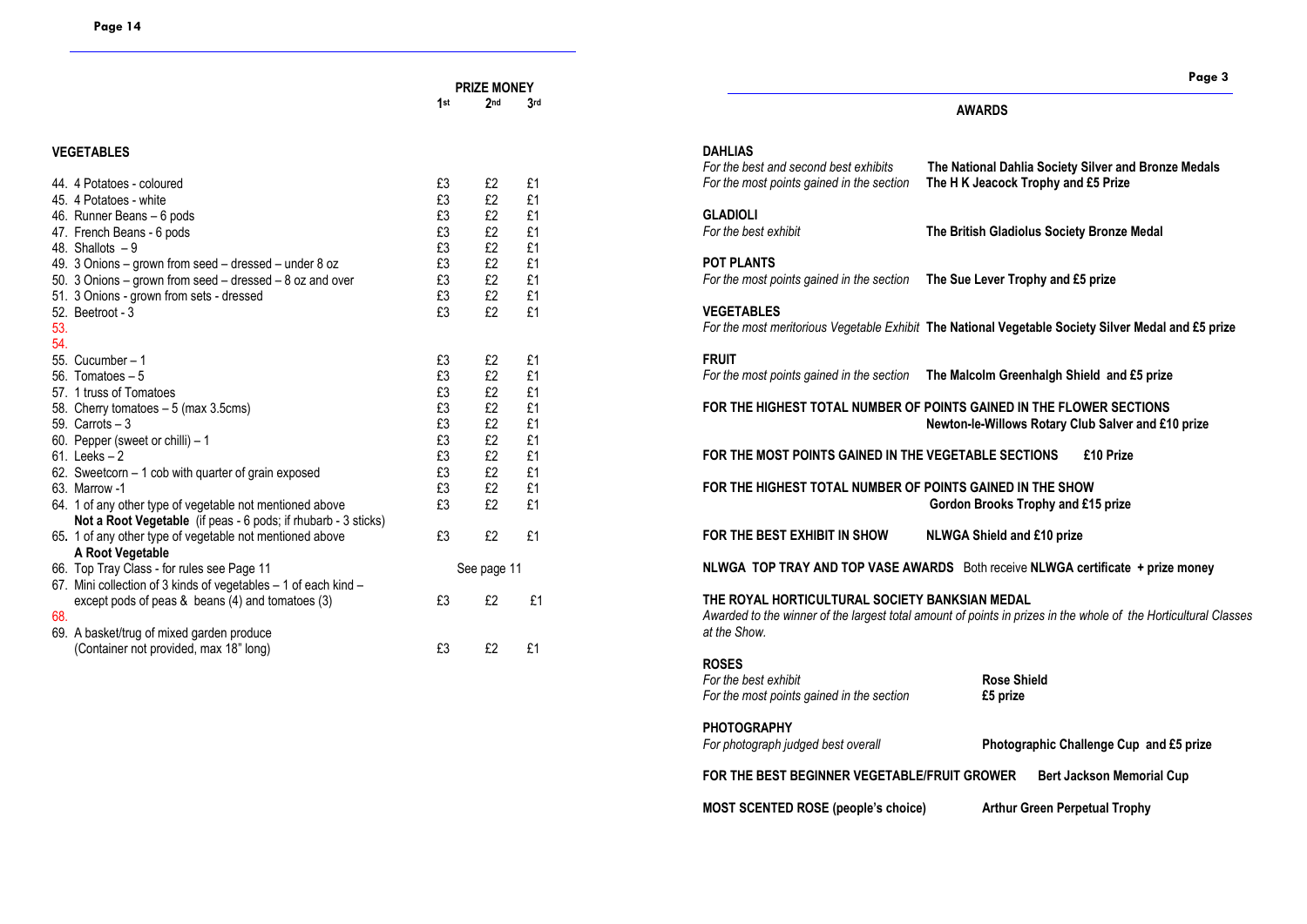**PRIZE MONEY**

#### **Page 4**

#### **SHOW RULES AND REGULATIONS**

The Show will be conducted in accordance with the rules and standards of the various societies to which the Newton - le - Willows Gardeners' Association is affiliated.

#### **Conditions of Entry**

- All classes are open to both member and non-member amateur growers.
- Only 2 entries per person per class allowed
- Entry Fees: 20p per entry.
- No exhibit, once entered, may be transferred to any other class without permission of at least TWO officers or stewards of the Association who must be satisfied that a genuine error has been made.
- All entries must be grown by or have been in the possession of the Exhibitor for two months
- The Committee reserves the right to examine the garden of any Exhibitor.
- Complete the form in the schedule and take it into the hut with your entry fee. You can also email **nlwgashow@aol.com** or phone your entry to **01925 816416 / 07805407475** and bring the entry form plus the fee to the Show.

#### **Presentation**

- Whenever possible exhibits must be named on the Exhibitor cards provided by the Association. The Judge will favour a named exhibit in close competition.
- All roots to be left on vegetables, except Onions, Shallots and Celery.
- Tomatoes to have stalks. Beetroot, Carrots, Parsnips, Swedes and Turnips should have top foliage trimmed to not more than 3 inches (7.5cms) from the top of the shoulder of the vegetable. Cauliflowers trimmed to show curd. Foliage allowed in soft fruit class.
- Where pot sizes are specified, exhibits displayed in pots which do not conform to the specified size will be disqualified.
- Pot Plants to be exhibited in plant pots only.
- Vases for cut flower classes will be provided by the Association, though your own can be used for Class 32 - Top Vase.
- Photography classes exhibitor labels must be placed behind the photographs
- Photographs should be **no larger than 8" x 6" (20cm x 15cm),** unmounted and marginfree

|                                                                 | 1st | 2 <sub>nd</sub> | 3rd |
|-----------------------------------------------------------------|-----|-----------------|-----|
| ROSES                                                           |     |                 |     |
| 24. 3 Large flowered (HT) Roses                                 | £3  | £2              | £1  |
| 25. 1 Large flowered (HT) Rose                                  | £3  | £2              | £1  |
| 26. 1 Spray – Cluster flowered (Floribunda) Rose                | £3  | £2              | £1  |
| 27. 1 Bowl of Large flowered (H T) Roses (max 6 stems)          | £3  | £2              | £1  |
| <b>OTHER FLOWERS</b>                                            |     |                 |     |
| 28. 6 Pansies or violas– in a box or small container            | £3  | f2              | £1  |
| 29. Vase of Annuals – 1 kind – not included in the schedule     |     |                 |     |
| and grown from seed. No more than 9 stems.                      | £3  | £2              | £1  |
| 30. Vase of Rudbeckia - 1 variety                               | £3  | f2              | £1  |
| 31. Vase of Perennials – 1 kind – not included in the schedule. |     |                 |     |
| No more than 9 stems.                                           | £3  | f2              | f1  |
| 32. Top Vase Class - for rules see Page 6                       |     | See page 6      |     |

#### **POT PLANTS**

| 33. 1 Pot Plant in bloom (excluding Pelargoniums and Begonias) | £3 | £1 |
|----------------------------------------------------------------|----|----|
| 34. 1 Foliage Pot Plant                                        | £3 | £1 |
| 35. 1 Begonia - flowering                                      | £3 | £1 |
| 36. 1 Cactus Plant                                             | £3 | £1 |
| 37. 1 Succulent Plant                                          | £3 | £1 |
| 38. 1 Pelargonium (pot not to exceed 7")                       | £3 |    |

#### **FRUIT**

| 39. 3 Apples - dessert                           | £3 |     |  |
|--------------------------------------------------|----|-----|--|
| 40. 3 Apples - cooking                           | £3 | F2  |  |
| 41. Plate of stoned fruits                       | £3 | £2  |  |
| 42. 3 of any other fruit not mentioned above and |    |     |  |
| excluding soft fruit                             | £3 | £2  |  |
| 43. A plate of soft fruit - 1 variety - 12       | £ን | ۴IJ |  |
|                                                  |    |     |  |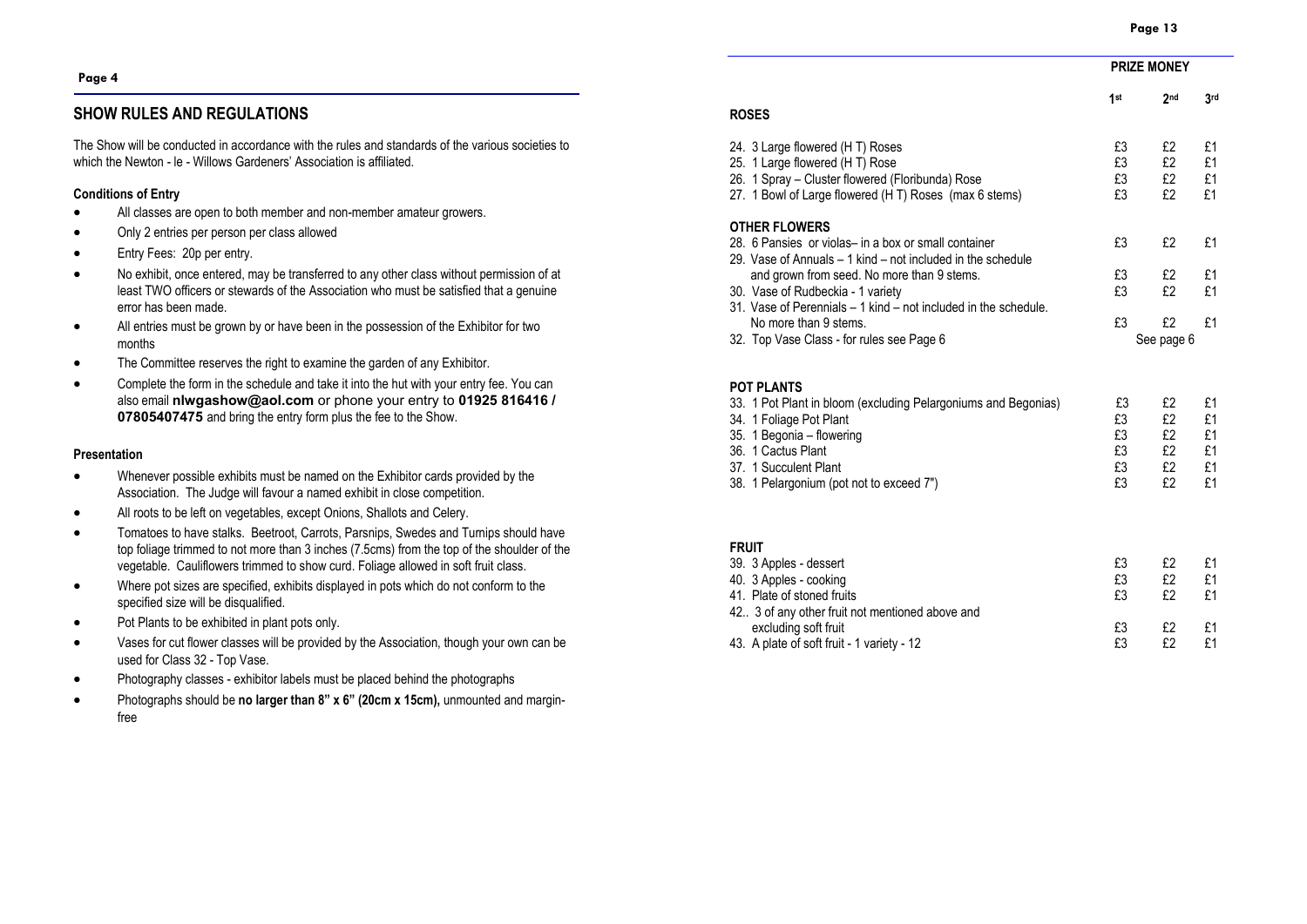|                                                                                                                                                                                                                   |                | <b>PRIZE MONEY</b> |                |
|-------------------------------------------------------------------------------------------------------------------------------------------------------------------------------------------------------------------|----------------|--------------------|----------------|
|                                                                                                                                                                                                                   | 1st            | 2 <sub>nd</sub>    | 3rd            |
| <b>DAHLIAS</b>                                                                                                                                                                                                    |                |                    |                |
| Giant or Large flowered Cactus or Semi-Cactus Dahlia - 1 bloom<br>1.                                                                                                                                              | £3             | £2                 | £1             |
| 2. Giant or Large Decorative Dahlia - 1 bloom                                                                                                                                                                     | £3             | £2                 | £1             |
| 3. Medium Decorative Dahlia - 3 blooms                                                                                                                                                                            | £3             | £2                 | £1             |
| 4. Small Decorative Dahlia - 3 blooms                                                                                                                                                                             | £3             | £2                 | £1             |
| 5. Small Ball Dahlia - 3 blooms                                                                                                                                                                                   | £3             | £2                 | £1             |
| 6. Miniature Decorative Dahlia - 3 blooms                                                                                                                                                                         | £3             | £2                 | £1             |
| 7. Miniature Ball Dahlia - 3 blooms                                                                                                                                                                               | £3             | £2                 | £1             |
| 8. Medium Cactus or Semi-Cactus Dahlia – 3 blooms                                                                                                                                                                 | £3             | £2                 | £1             |
| 9. Small or Miniature Cactus or Semi-Cactus Dahlia – 3 blooms                                                                                                                                                     | £3             | £2                 | £1             |
| 10. Pompon Dahlia - 3 blooms                                                                                                                                                                                      | £3             | £2                 | £1             |
| 11. Waterlily Dahlia - 3 blooms                                                                                                                                                                                   | £3             | £2                 | £1             |
| 12. Collarette Dahlia - 3 blooms                                                                                                                                                                                  | £3             | £2                 | £1             |
| 13. Newton-le-Willows Gardeners' Association Championship<br><b>For Dahlias</b><br>4 Vases - 3 blooms per vase - I variety per vase<br>Any variety except Giant Cactus, Semi-Cactus or<br><b>Giant Decorative</b> | £7             | £5                 | £3             |
| <b>CHRYSANTHEMUMS</b>                                                                                                                                                                                             |                |                    |                |
| 14.<br>15.<br>16.<br>17. Spray (Section 29) - 3 stems<br>18.                                                                                                                                                      | £3             | £2                 | £1             |
| <b>GLADIOLI</b>                                                                                                                                                                                                   |                |                    |                |
| 19.                                                                                                                                                                                                               |                |                    |                |
| 20. Gladioli - large - 3 spikes of 3 distinct varieties<br>21. Gladiolus - large - 1 spike<br>22. Gladioli - primulinus or butterfly or glamourglad-3 spikes<br>23.                                               | £3<br>£3<br>£3 | £2<br>£2<br>£2     | £1<br>£1<br>£1 |

# **Page 5**

#### **Judging**

- Judging commences promptly at 10.45 am and Exhibitors are not permitted in the building or to re-enter until the opening time for the show.
- Points are awarded as follows:  $1^{st} 5$  points;  $2^{nd} 3$  points;  $3^{rd} 1$  point.
- Any prize may be modified or withheld if, in the opinion of the Judges, the exhibit is considered not of sufficient merit.
- Any Exhibitor making an objection must do so, in writing, before 2.30 pm and pay £1. The decision of the Association is final.
- Class 82 will not be judged, it will be decided by the People's Choice. All visitors can submit one vote.

#### **Prize Money**

Prize monies will be paid on the day of the show, usually from 3.30 pm onwards.

#### **Disposal of Exhibits**

- No exhibit may be removed until the prize giving ceremony has finished.
- Any Exhibitor wishing to retain an exhibit MUST put a "Reserve" label on it (available from the Show Secretary) at the time of exhibiting. After 4.30pm, exhibits WITHOUT A RESERVE LABEL may be taken by the public who should give a cash donation to a yellow-jacket steward.

#### **PROGRAMME OF EVENTS**

| <b>Staging</b>                     | Friday 9 September    |   | 7.00 pm to 9.00pm      |
|------------------------------------|-----------------------|---|------------------------|
|                                    | Saturday 10 September |   | 8.00 am to 10.30 am    |
| Judging                            |                       |   | 10.45am to 1.30 pm     |
| Show open to the Public            |                       |   | $2.00 \text{ pm}$      |
| <b>Distribution of Prize Money</b> |                       | ۰ | from $3.30 \text{ pm}$ |
| <b>Presentation of Awards</b>      |                       |   | from $4.15$ pm         |
|                                    |                       |   |                        |

#### **Purchase of Exhibits follows Presentation of Awards**

**THE GARDENERS' ASSOCIATION CANNOT BE HELD RESPONSIBLE FOR ANY LOSS OR DAMAGE TO EXHIBITS, EQUIPMENT OR ACCESSORIES BELONGING TO EXHIBITORS**

**Any prize certificates or raffle prizes left at the show will be taken to the Hut on Rob Lane and must be collected within 4 weeks.**

*REFRESHMENTS WILL BE PROVIDED FOR EXHIBITORS STAGING ON FRIDAY EVENING*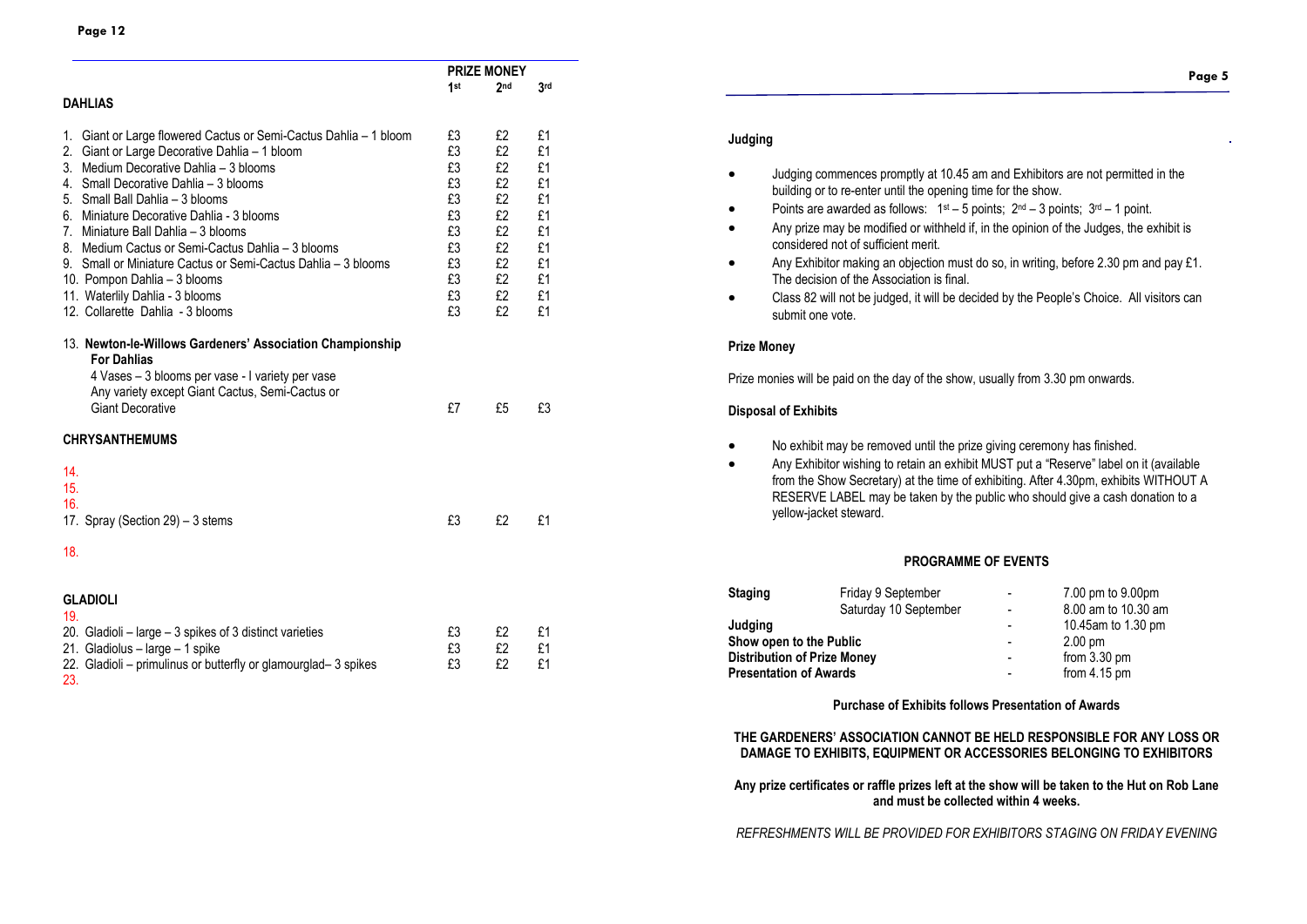#### **TOP VASE COMPETITION RULES 2022**

The Top Vase class is for a vase of mixed flowering stems containing a total of between 5 and 10, taken from a minimum of two different kinds of plants. Please note that it is two different KINDS of plants, two varieties of the same plant are NOT two kinds.

The display is judged out of a total of 35 points, split into: 25 points for the colour, form, condition, quality and freshness of the flowers on display, and 10 points for the overall presentation and effect of the flowers in the vase. The vase will be viewed from all directions.

Judging of flowers should be to the normal rules used for other classes.

Stems used in the display must be showing flowers only; no seed-heads or berries will be allowed. The vase can be any shape and size and made from any material, but must be in proportion to the display. No marks are awarded for the vase itself. No accessories such as bows and additional foliage will be allowed. Foliage which is growing naturally from the flowering stem, and still attached to that stem is allowed. Packing material - including florists' foam - to keep the stems in place is allowed.

The winner of the Top Vase class will receive a NLWGA Certificate plus £10. The runner up will receive £5, third place will receive £3.

#### **NOTES FOR EXHIBITORS AND JUDGES**

- Flowering stems can be taken from ANY flowering plant. The different kinds of plants need to be taken from different genera. For instance, pinks, carnations and sweet william - which are all dianthus - would not be classed as different kinds.
- Use only fresh, home-grown flowers. No dried or silk flowers allowed.
- A vase, by definition, is any vessel that can be used to hold cut flowers and which is taller than it is wide at its widest point.
- The Top Vase class is open for anyone to enter and is not intended purely for growers who regularly display in single species classes at shows. Judges should use their discretion when judging the Top Vase Class bearing in mind that the entries may come from inexperienced exhibitors.
- Please note that the display has to be viewed all round. The points awarded should be clearly marked by the judges on the exhibitors' cards.
- Any queries that may arise, regarding anything other than the above rules, should be referred to, and decided by, the show officials. Failure to abide by any of these rules will lead to disqualification.

#### **TOP TRAY COMPETITION RULES 2022 Sponsored by NLWGA**

The Top Tray class is for a collection of **three types of vegetables** taken from the following list of **fifteen**. The quantity of each vegetable required for the collection is given in brackets: Carrots (3), Cauliflowers (2), Onions (3), Parsnips (3), Peas (6 pods), Potatoes (3), Runner Beans (6 pods), Tomatoes (6), French Beans (6 pods), Sweetcorn (2), Pepper (3), Cucumber (2), Courgettes (3), Red Beet (3), Aubergines (2)

Each type of vegetable will be judged out of a total of 20 points. This is split into three sections as follows: 7 points for size, shape and colour; 7 points for condition; 6 points for uniformity. The overall mark will be out of a total of 60.

All vegetables are to be displayed for effect. The vegetables must be displayed within an area measuring 45 cm by 60 cm (18" x 24"), without bending any part of them. No part of any exhibit may exceed the size of the tray. A tray or board measuring 45 cm by 60 cm (18" x 24") can be used to display the vegetables, or an area can simply be marked on the staging. Where a tray has a lip or edge, it is the internal measurements that must not exceed 45 cm x 60 cm (18" x 24"). A black cloth is permitted, and the tray may be painted. Parsley is allowed for garnishing, but no other foliage or accessories, such as plates, sand, rings and so on, will be allowed. Onion tops may be tied or whipped using raffia or string.

The winner of the Top Tray class will receive a NLWGA certificate plus £10. The runner up will receive £5, third place will receive £3.

#### **NOTES FOR EXHIBITORS AND JUDGES**

- Carrots and Parsnips must have foliage trimmed back to 7.5cms (3"). Peas and beans must be displayed with some stalk attached. Tomatoes must be displayed with calyces (the green flower bud case).
- Judges may handle exhibits, open pods etc to check for quality.
- The tray, board or staging must not be cut or mutilated in any way at all such as cutting holes for standing onions in.
- Judges should use their discretion when judging the Top Tray class, remembering that entries may come from inexperienced exhibitors.
- The points awarded should be clearly marked by the judges on the exhibitors' cards.
- Any queries that may arise, regarding anything other than the above rules, should be referred to, and decided by, the show officials. Failure to abide by any of these rules will lead to disqualification.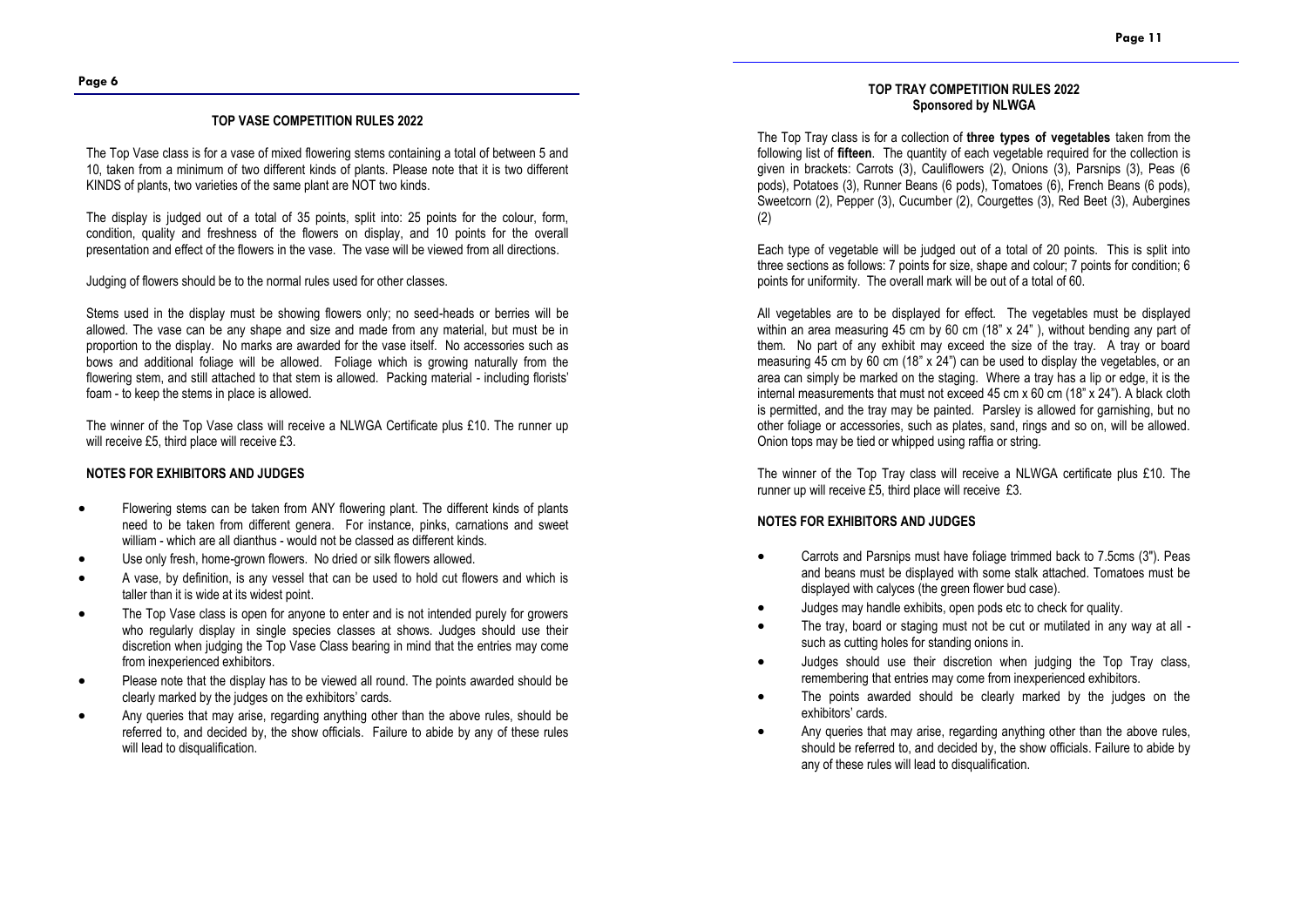#### **OTHER LOCAL SHOWS in 2022**

#### **SHEVINGTON GARDEN CLUB**

Annual Show, Saturday 6th August, Shevington Methodist Church, 1 Gathurst Lane, WN6 8HA. For further details contact Chair Andrew Moakes 01257 422700 or Secretary Eileen Longmoor 01257 402097 or see their Facebook page - Shevington Garden Club.

#### **KNOWSLEY FLOWER SHOW**

Sunday August 7th at Court Hey Park, Roby Road, Huyton. www.knowsleyflowershow.com. For information contact Carla.Simkin@knowsley.gov.uk, 0151 443 5353. www.knowsleyflowershow.com

#### **RAINFORD HORTICULTURAL SOCIETY**

Saturday September 3rd Rainford Village Hall. www.rainfordshow.co.uk. For further information contact rainfordshow39@gmail.com